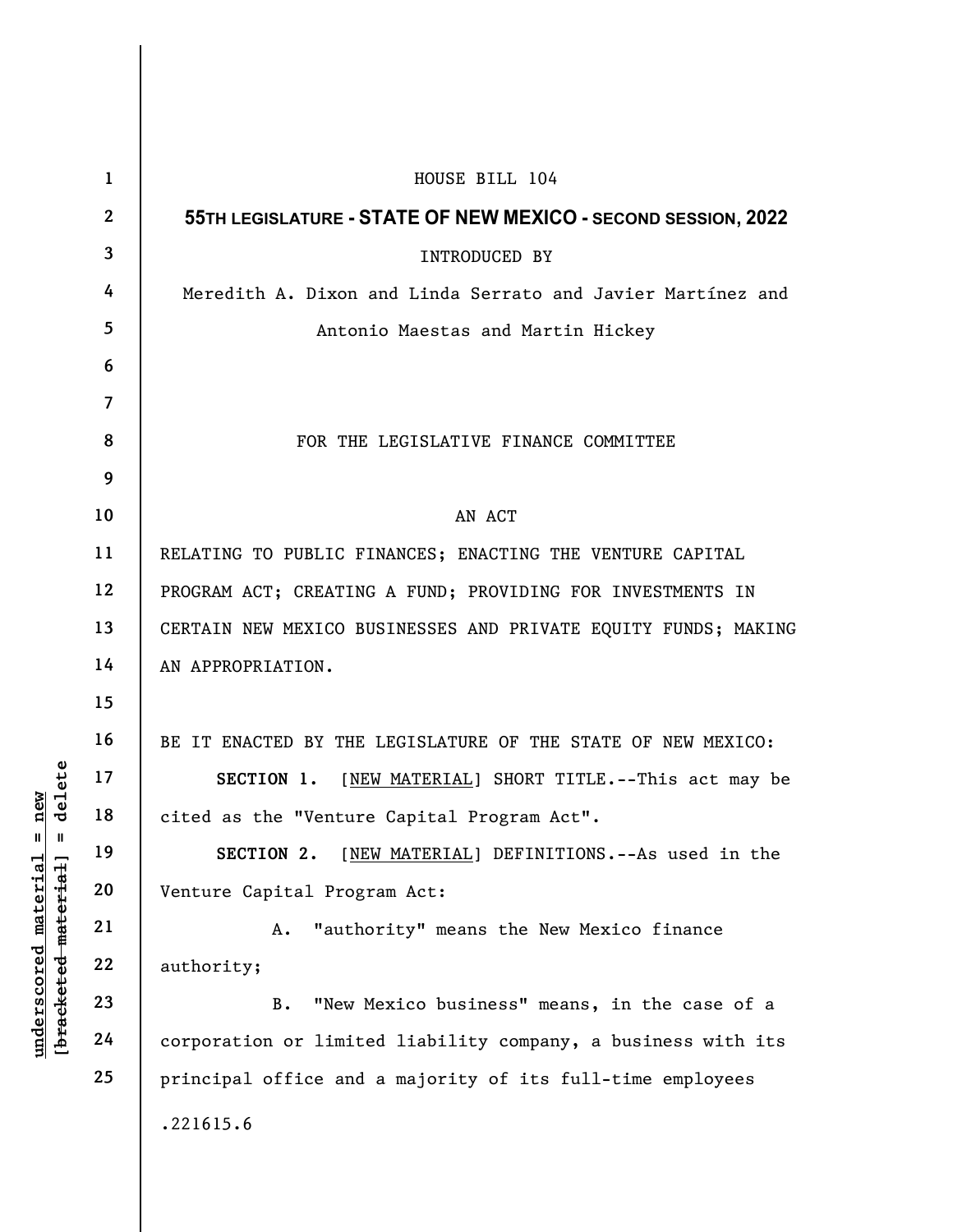1 2 3 4 5 6 7 located in New Mexico or, in the case of a limited partnership, a business with its principal place of business and at least eighty percent of its assets located in New Mexico; and C. "venture private equity fund" means an entity that makes, manages or sources potential investments in New Mexico businesses and that:

8 (1) has as its primary business activity the investment of funds in return for equity in or debt of businesses for the purpose of providing capital for start-up, expansion, product or market development, recapitalization or business purposes in early stages of development;

(2) holds out prospects for capital appreciation from such investments;

(3) has at least one full-time manager with at least three years of professional experience in assessing the growth prospects of businesses or evaluating business plans;

understand material properties of the same of the set of the set of the set of the set of the set of the set of the set of the set of the set of the set of the set of the set of the set of the set of the set of the set of (4) is committed to investing or helps secure investing by others, in an amount at least equal to the total investment made by the authority in that fund pursuant to the Venture Capital Program Act, in New Mexico businesses and that hold promise for attracting additional capital from individual or institutional investors nationwide for businesses in New Mexico; and

(5) accepts investments only from accredited investors, as that term is defined in the federal Securities .221615.6  $- 2 -$ 

9

10

11

12

13

14

15

16

17

18

19

20

21

22

23

24

25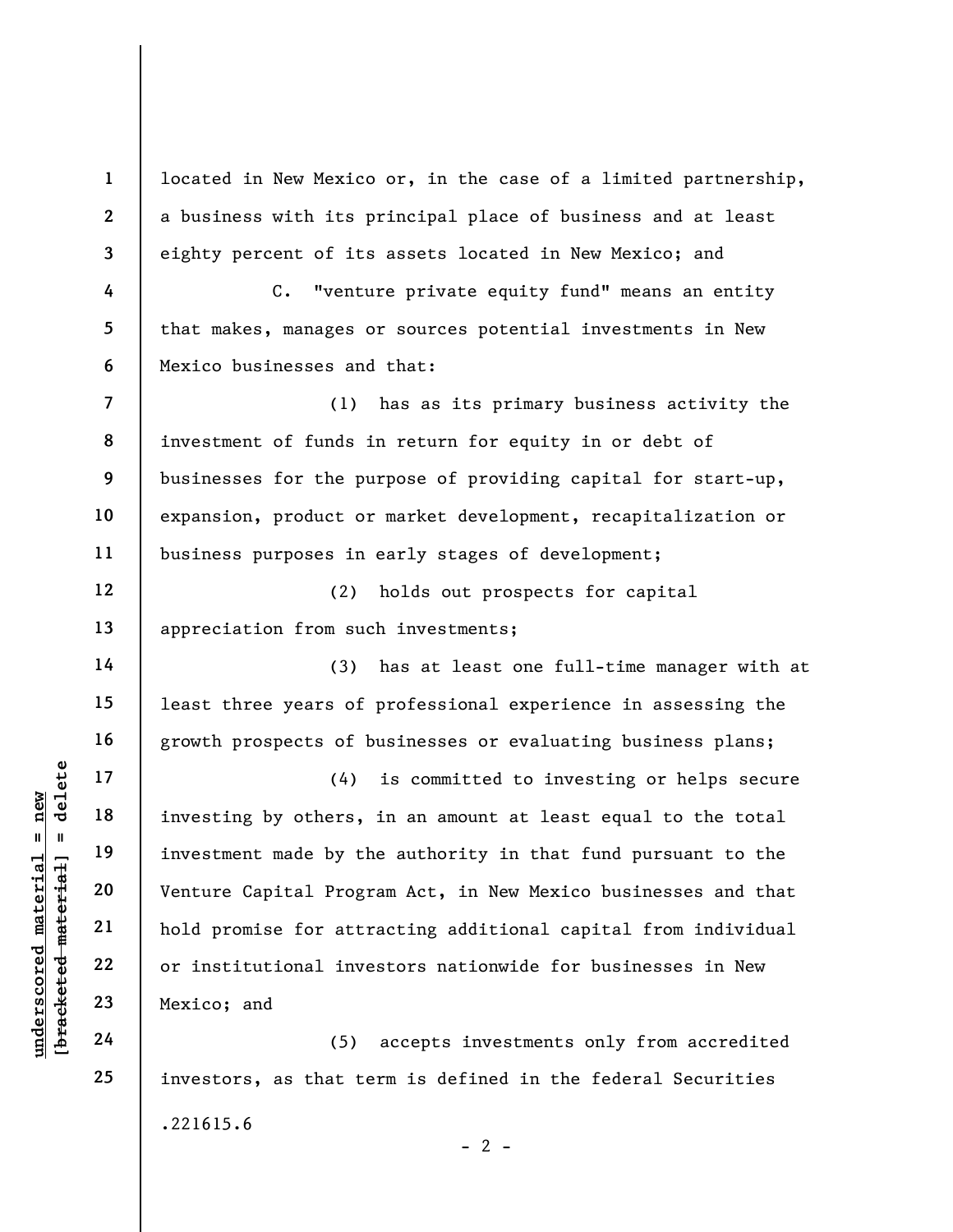Act of 1933, as amended, and rules and regulations promulgated pursuant to that section, or federally recognized Indian nations, tribes and pueblos with at least five million dollars (\$5,000,000) in overall investment assets.

5

1

2

3

4

6

7

8

9

10

11

12

13

14

15

16

17

18

19

20

21

22

23

24

25

SECTION 3. [NEW MATERIAL] VENTURE CAPITAL PROGRAM FUND.--

A. The "venture capital program fund" is created in the authority. The fund consists of appropriations, gifts, grants, deposits, transfers, donations and money earned from investment of the fund and otherwise accruing to the fund. The authority shall administer the fund. Money in the fund is appropriated to the authority for investment in New Mexico businesses and venture private equity funds pursuant to the Venture Capital Program Act and to pay the cost of administering that act. Balances remaining in the fund at the end of a fiscal year shall not revert. Money from the fund may be drawn only on warrants approved by the chief executive officer of the authority pursuant to vouchers signed by the chief financial officer of the authority.

understand the author<br>
understand material of the author<br>
chief financial office<br>
chief financial office<br>
20<br>
understand conditions<br>
21<br>
22<br>
understand conditions<br>
23<br>
understand the venture capital p<br>
24<br>
understand of Se B. The authority shall adopt rules governing the terms and conditions of investments made from the venture capital program fund. The authority may make investments from the venture capital program fund as permitted pursuant to Subsection A of Section 4 of the Venture Capital Program Act without specific authorization by law.

> SECTION 4. [NEW MATERIAL] INVESTMENTS--QUALIFICATIONS-- .221615.6  $-3 -$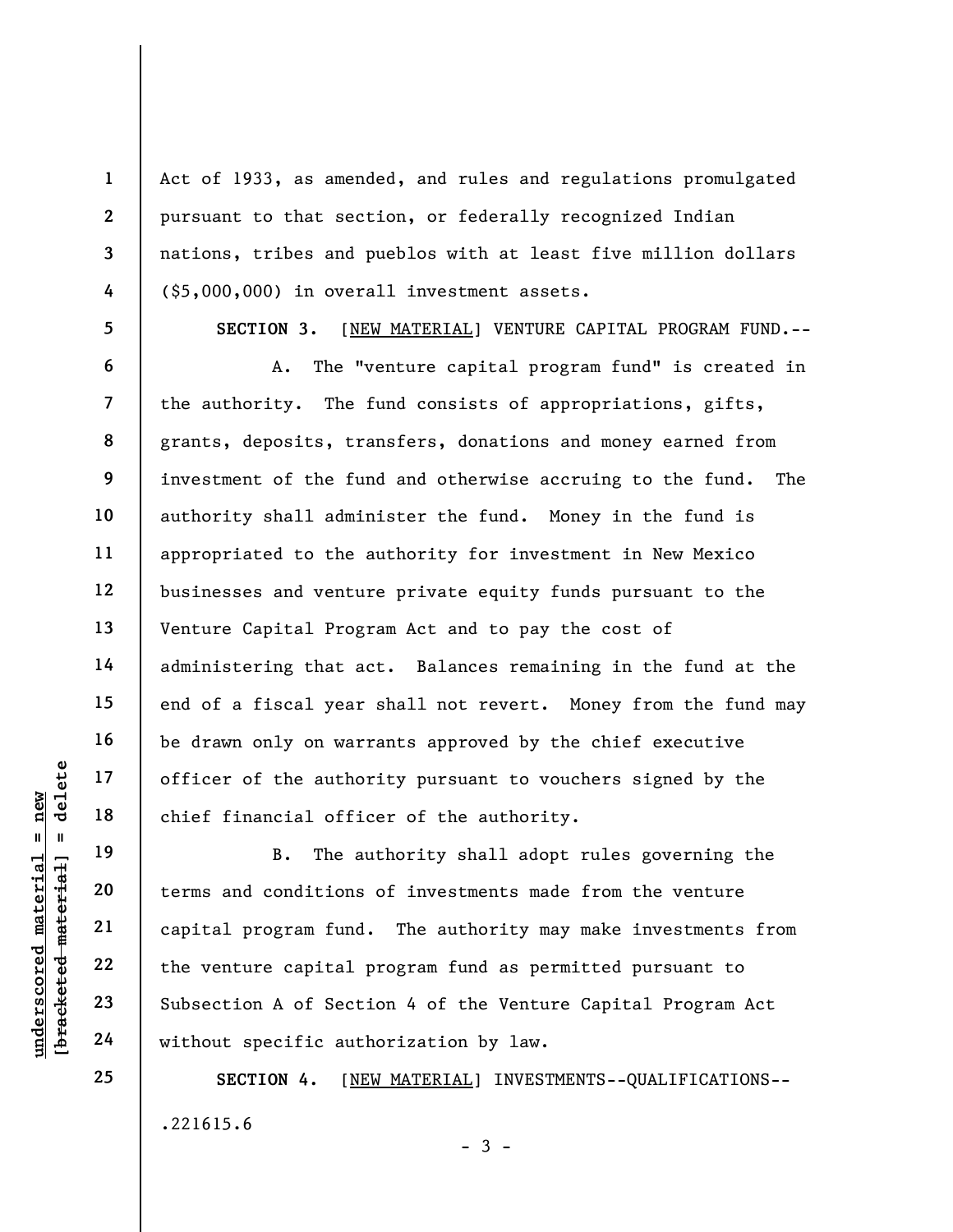1 BOARD APPROVAL.--

underscored material = new [bracketed material] = delete 2 3 4 5 6 7 8 9 10 11 12 13 14 15 16 17 18 19 A. In making investments pursuant to the Venture Capital Program Act, the authority shall make: (1) investments in venture private equity funds; or (2) early stage investments in New Mexico businesses whose investments or enterprises enhance the economic development objectives of the state, as determined by the economic development department statewide economic development strategic plan. B. The authority is authorized to make investments in New Mexico businesses to create new job opportunities and to support new, emerging or expanding businesses in a manner consistent with the constitution of New Mexico if: (1) the investments are made in conjunction with cooperative investment agreements with parties that have demonstrated abilities and relationships in making investments in new, emerging or expanding businesses; (2) an investment in any one business or

industry does not exceed ten percent of the balance of the venture capital program fund; and

(3) the investments represent no more than fifty-one percent of the total investment capital in a business; provided, however, that nothing in this subsection prohibits the ownership of more than fifty-one percent of the .221615.6

20

21

22

23

24

25

 $- 4 -$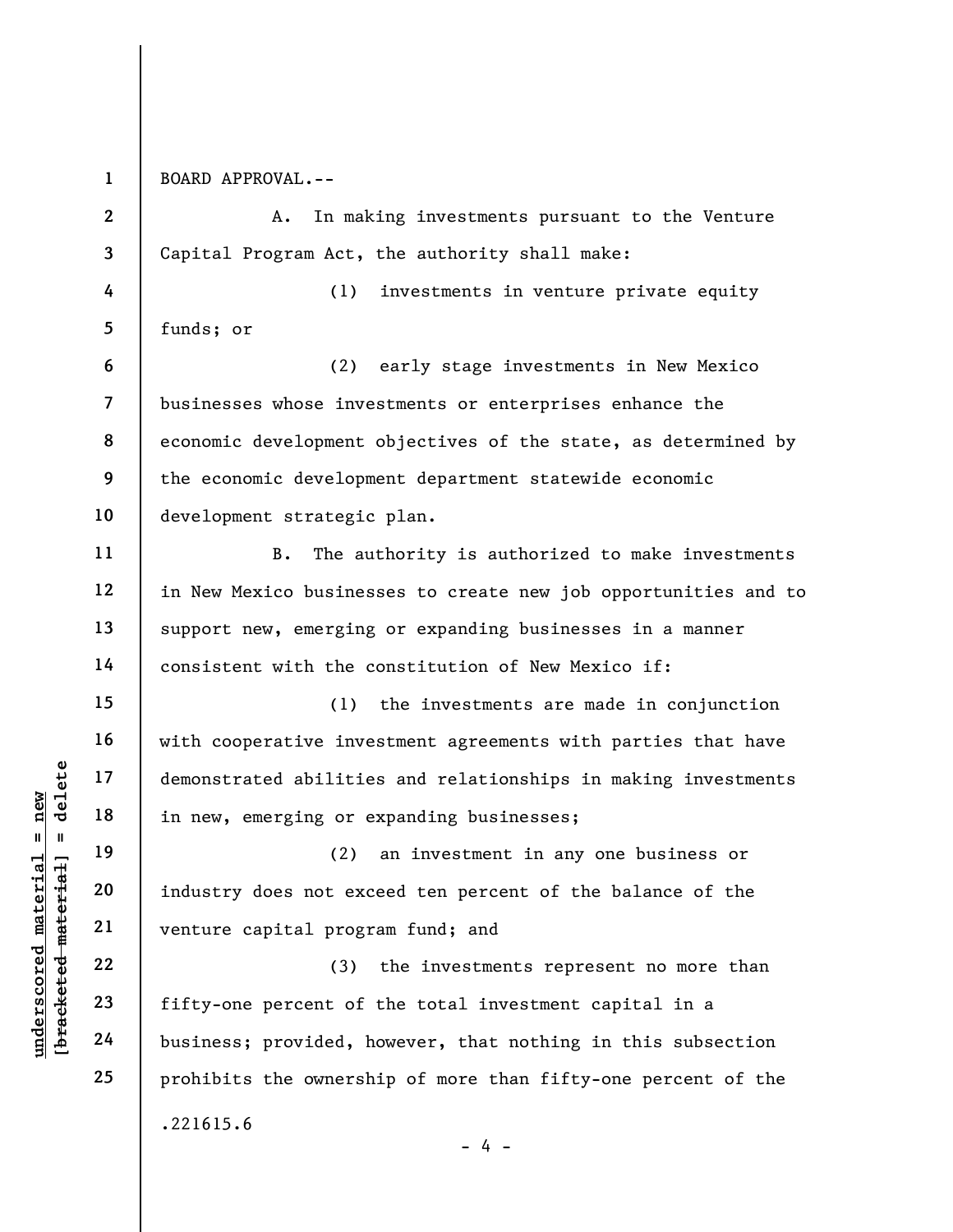understand material progress of the authority of the surface material progress of the authority of the authority of the solution of the surface dependence of the authority of the bond premiums shadows and fund.<br>
B. The aut 1 2 3 4 5 6 7 8 9 10 11 12 13 14 15 16 17 18 19 20 21 22 23 24 25 total investment capital in a New Mexico business if the additional ownership interest: (a) is due to foreclosure or other action by the authority pursuant to agreements with the business or other investors in that business; (b) is necessary to protect the investment; and (c) does not require an additional investment of the fund. C. The authority shall make investments pursuant to the Venture Capital Program Act only upon approval of the board of directors of the authority and within guidelines and policies established by the board. SECTION 5. [NEW MATERIAL] BOND--BUDGET.--A. Before a responsible employee of the authority enters upon the employee's duties, the authority shall require an individual bond for that employee or shall include all employees of the authority under a blanket bond for an amount and for a coverage deemed best to protect the state's interest. The bond premiums shall be paid by the venture capital program fund. B. The authority shall annually prepare a budget for administering and investing all funds managed by the venture capital program, which shall be reviewed and approved by the board of directors of the authority. Funds provided for .221615.6

 $- 5 -$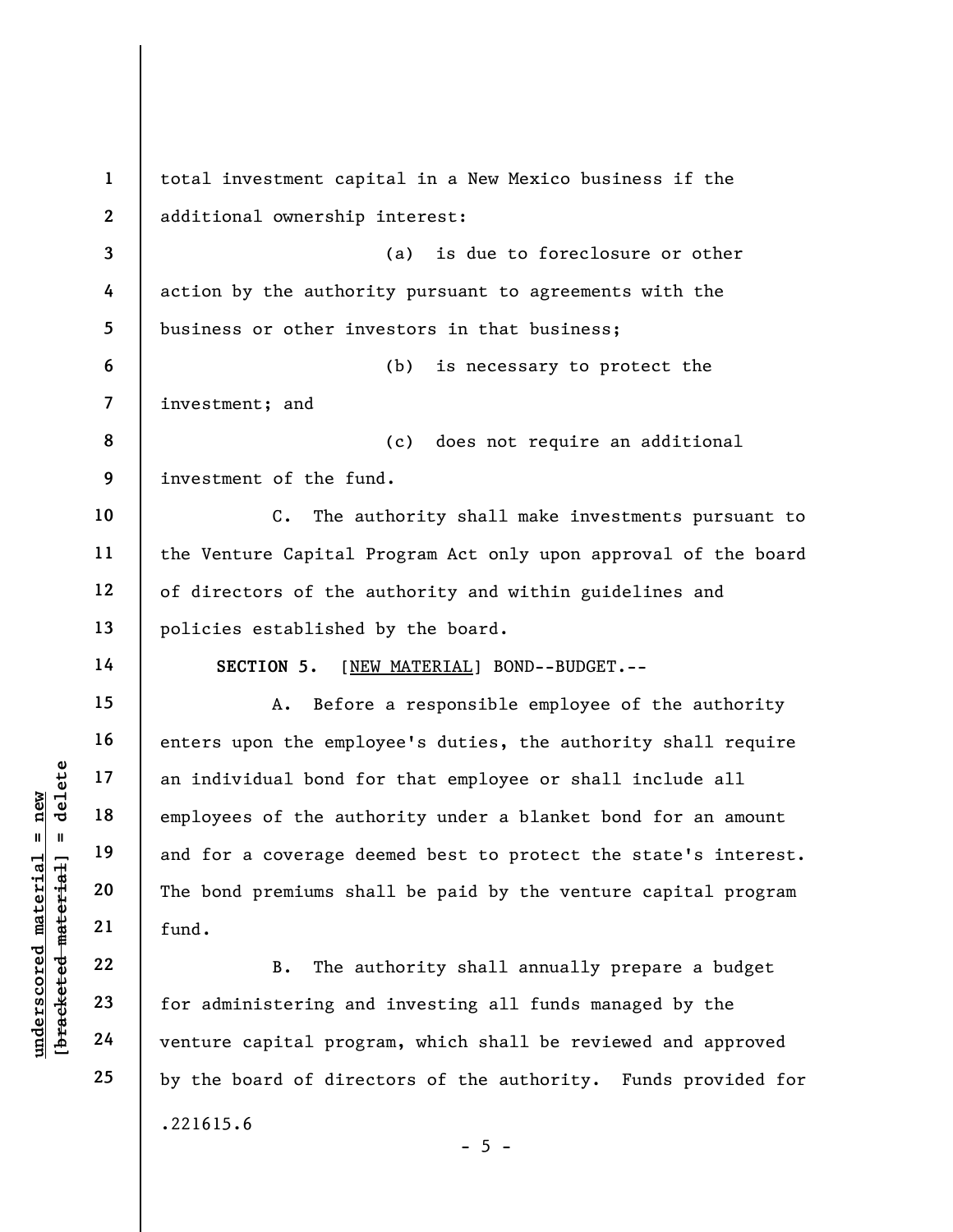the operating budget of the venture capital program may be made from the assets of the venture capital program fund or any other funds managed by the authority, as authorized by law.

SECTION 6. [NEW MATERIAL] COMPROMISE--ADJUSTMENT.--In the event of default in the payment of principal of or interest on an investment made, the authority is authorized to institute proper proceedings to collect matured interest and principal; the authority may, after consultation with the board of directors of the authority, accept for exchange purposes refunding bonds or other evidences of indebtedness at interest rates to be agreed upon with the obligor. The authority, after consultation with the board of directors of the authority, is authorized to adjust past-due interest or principal in default.

underscored material = new [bracketed material] = delete SECTION 7. [NEW MATERIAL] REPORTS. -- No later than July 1 of each year, the authority shall submit a report to the legislative finance committee, the revenue stabilization and tax policy committee and any other appropriate interim legislative committee. The report shall provide for the prior calendar year the amounts invested in each venture private equity fund, as well as information about the objectives of the funds, the companies in which each venture private equity fund is invested and how each venture private equity investment enhances the economic development objectives of the state. Each report shall also provide the amounts invested in each New Mexico business during the prior calendar year.

.221615.6

1

2

3

4

5

6

7

8

9

10

11

12

13

14

15

16

17

18

19

20

21

22

23

24

25

 $- 6 -$